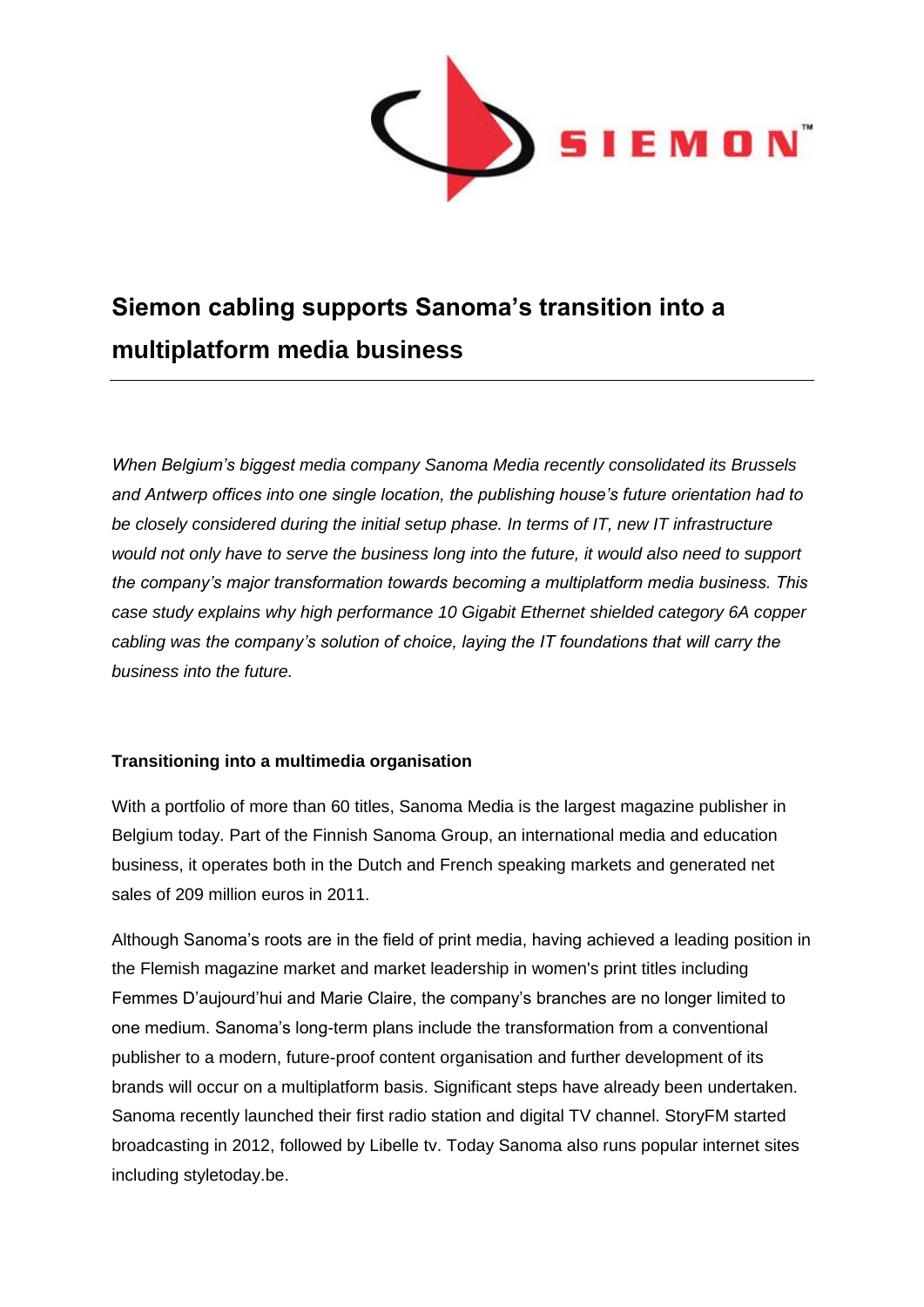# **Transitioning to new offices**

The transformation of the business also included the consolidation of the company's 500 staff from offices in Antwerp and Brussels to a single location. French and Dutch-language editorial teams of all media brands would start working together from a new location in Mechelen.

The thorough redevelopment of the old RTT buildings into modern 5000 sqm offices required solid decisions on the choice of IT infrastructure. This was to ensure long-term future-proof and reliable support of daily business operations and also to accommodate the company's transition plans toward becoming a multimedia business. In a rapidly changing market, flexibility, efficiency, knowledge sharing and cooperation are vitally important for this business. The new IT infrastructure had to support this.

# **Transitioning to a new IT infrastructure**

Marc Engrie, ICT Infrastructure Manager at Sanoma Media Belgium and responsible for selecting an appropriate solution recalls: "The IT network in our previous locations operated on category 5e copper cabling but we already knew that cat5e would not deliver sufficient performance going forward."

The company's plans to grow into a multimedia business, producing not only print but also TV, radio, as well as mobile and tablet applications, required much higher performing cabling foundations.

With regard to finding the right solution, recommendations came from Sanoma's long term integrator partner growIT and after thorough evaluation of several players and their products, Sanoma decided on a 10 Gigabit Ethernet shielded category 6A copper cabling solution from infrastructure experts Siemon. Siemon is a company who growIT had established solid relationships with. They were already familiar with Siemon's portfolio.

"Category 6A F/UTP instantly increases bandwidth from 100 MHz for category 5e to 500MHz", explains Rene Proost, Siemon's Account Manager Benelux who was responsible for the project. "Higher bandwidth enables larger amounts of data to be transmitted over the network and supports quick upload and download of large digital, video and graphics files. This will make Sanoma's media production so much easier whilst increasing work efficiencies". The new network also supports IP television in their offices.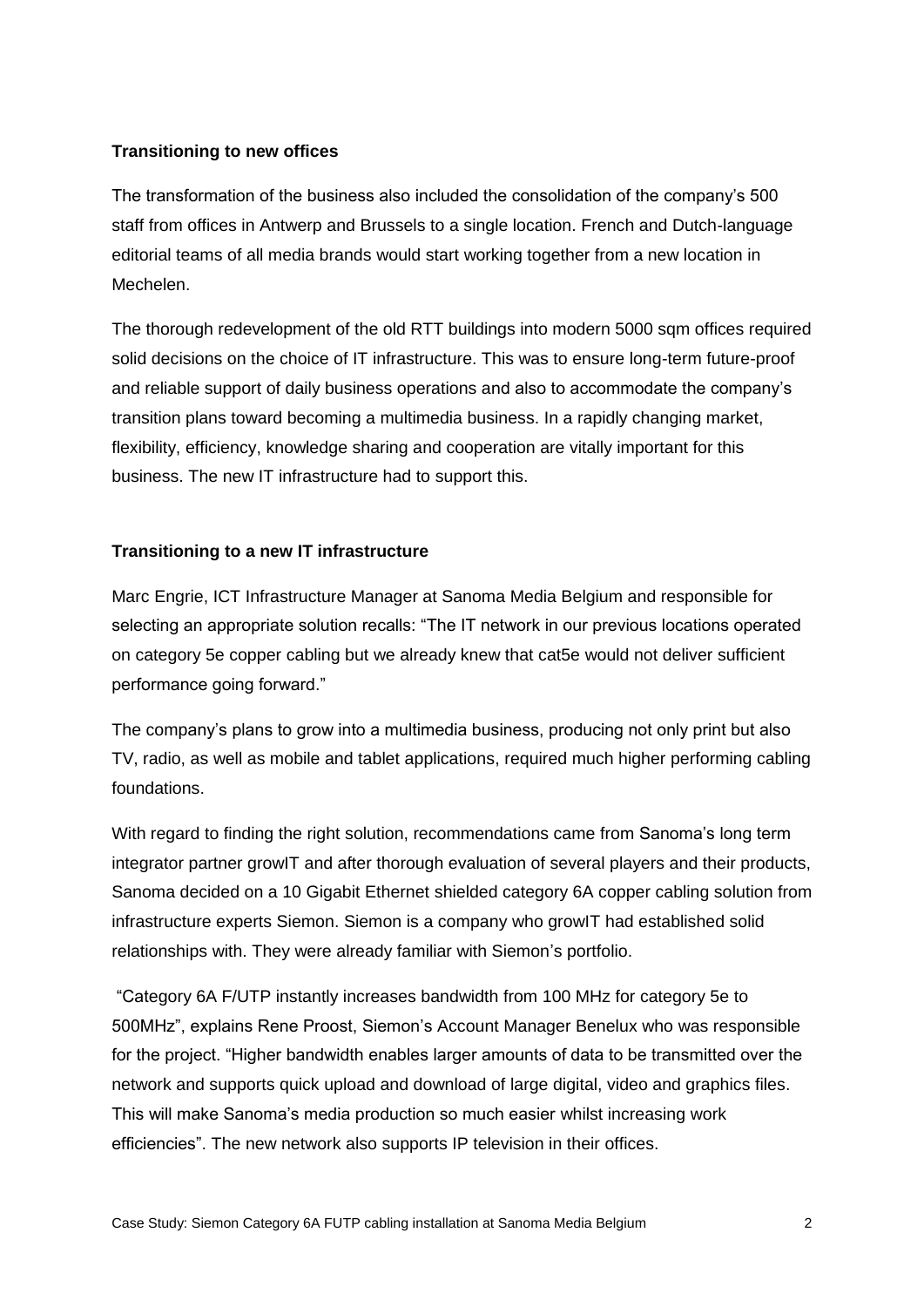At the same time shielded category 6A cabling will future proof the new site for the next 10 to 15 years as it supports both future applications with higher bandwidth needs and 10Gb/s performance. This means that short term upgrades and changes to the network won't be required.

4000 Siemon Z-MAX® 6A shielded outlets and cabling were installed across seven office floors, a client business centre and the catering and reception areas. A total of 1000 high performance 10Gb/s XGLO™ OM3 fibre links form the cabling backbone and equip the data centre. Installation ran on a tight schedule but was completed in time for the move of all 500 staff into the new building. Compared to other shielded category 6A solutions, Siemon's Z-MAX cuts installation times in half due to its simplified termination process.

## **Final word**

"The new IT infrastructure plays a crucial role in facilitating Sanoma's transformation toward a future orientated multiplatform media business. We are both satisfied with the choice of product and the installation work", concludes Marc Engrie. "In the media market sector where digital formats play an increasingly larger role, the new network is vital in supporting high-quality magazines, television, radio and digital media to be delivered to Sanoma's customer base."

-----------------------------------------------------------------------------------

803 words

**Notes to Editors:**

### **About Sanoma**

Get the world. Sanoma helps people access and understand the world. Sanoma is a front runner in consumer media and learning in Europe. We employ around 10,000 professionals in more than 10 countries. In 2012, the Group's net sales totalled EUR 2.4 billion. Sanoma's share is listed on the NASDAQ OMX Helsinki. www.sanoma.be

### **About Siemon**

Established in 1903, Siemon is an industry leader specialising in the manufacture and innovation of high quality, high-performance copper and optical fibre network cabling solutions. With offices and partners throughout the world, Siemon offers a global service and has a reputation for delivering market leading performance with systems that maximise efficiency and return on investment.

Siemon's products include the most comprehensive suite of copper available, in both unshielded and shielded twisted-pair, for category 5e, category 6 (Class E), category 6A (Class EA) and category 7/7A (Class F/FA) standards performance. The company's optical